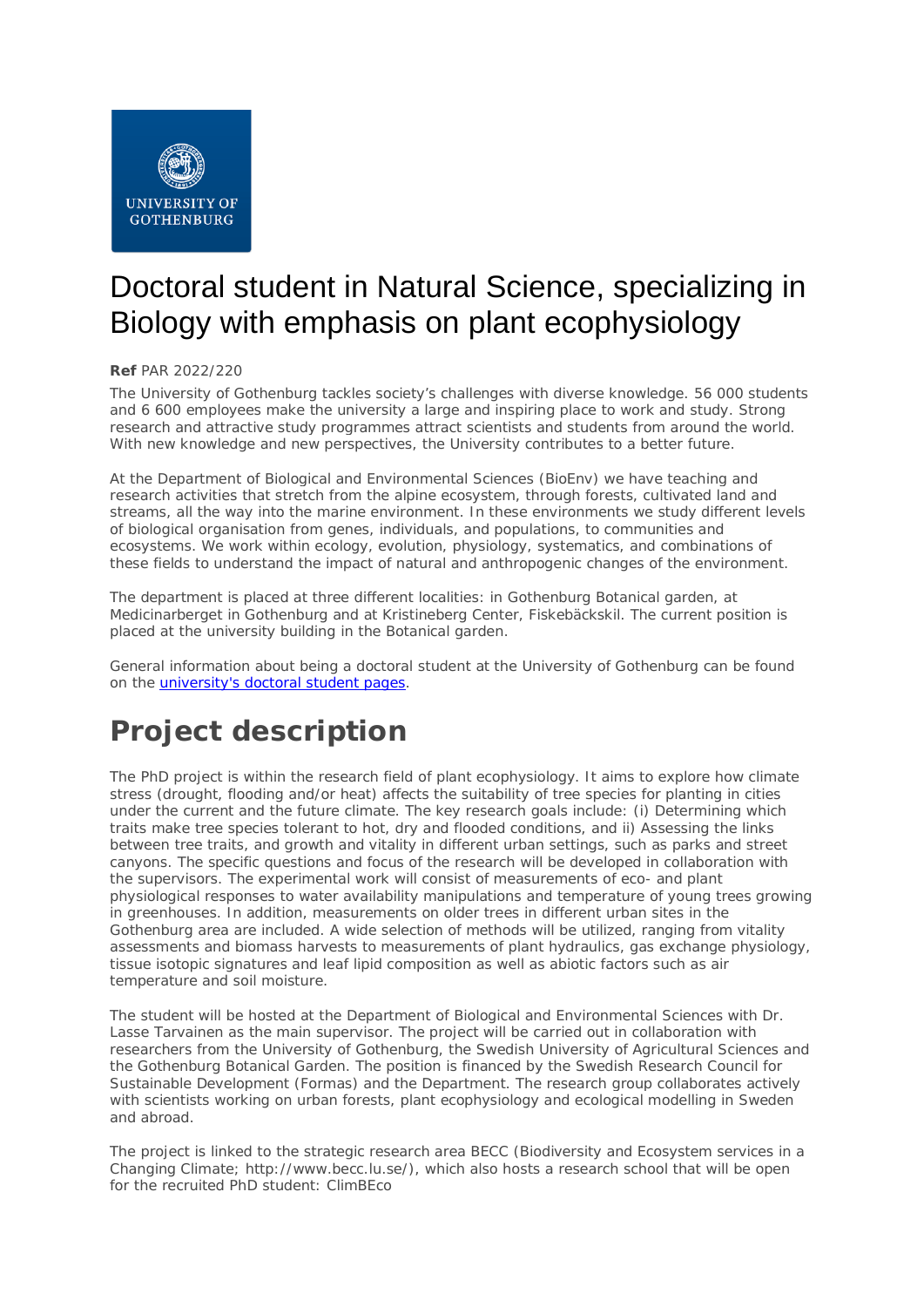[\(https://www.cec.lu.se/sv/utbildning/forskarutbildning/forskarskolan-climbeco\)](https://www.cec.lu.se/sv/utbildning/forskarutbildning/forskarskolan-climbeco). Some domestic and international travel for PhD courses and scientific conferences should be expected.

## **Duties**

The main task is to conduct the PhD thesis work under supervision, which includes development of the PhD student's methodological experience, analytical skills, as well as theoretical depth and breadth. The studies will be conducted mostly as greenhouse and field studies in Gothenburg but some lab work will also be included. Quantitative data analysis is an important part of the work and may include components of modelling/programming.

Specific research topics, tools and techniques that may be included in the research project include:

- Plant ecophysiology, including the regulation of photosynthesis, plant water use, leaf energy balance, carbon allocation and growth
- Processes controlling tree mortality under dry, wet and/or hot conditions
- Tree water transport (hydraulics), considering the entire soil-plant-atmosphere continuum
- Plant–atmosphere gas exchange, i.e. transpiration, photosynthesis, stomatal regulation
- Tree carbon allocation and carbohydrate status under drought, flooding and/or heat stress
- Variation in air and soil microclimate within the urban landscape
- Mathematical analyses of collected data to quantitatively describe tree functioning and ecosystem processes (hydrology, carbon budgets), including collaboration with soil and ecosystem modellers

Training will be provided but the student should be keen to learn any new skills required.

Education at third-cycle level comprises four years of full-time study, and leads to a doctoral degree in Natural Science, specializing Biology.

As part of your employment as a doctoral student, you may have departmental duties corresponding to up to 20 % of full-time employment, distributed throughout your study period. Departmental duties usually consist of teaching at first- and second-cycle levels, but may also include research and administration.

## **Eligibility**

Education at third-cycle level requires general eligibility and, where appropriate, specific eligibility as set out in the general syllabus for the subject.

#### **The general eligibility requirements for education at third-cycle level are:**

- 1. having completed a degree at second-cycle level, or - the fulfilment of course requirements totalling at least 240 credits, of which at least 60 credits must be at second-cycle level, or
- 2. the acquisition of equivalent knowledge in some other way, either in Sweden or abroad.

#### **To meet the specific entry requirements for third-cycle studies, applicants must:**

- 1. have a second-cycle (advanced-level) degree in a relevant\* subject area in the natural sciences, or
- 2. have completed studies for at least 60 higher education credits at a second-cycle level in relevant subject areas in the natural sciences, or
- 3. have completed a corresponding programme of relevance to the planned third-cycle programme, in Sweden or in another country, or have equivalent qualifications.

\*Relevant subject for the planned third-cycle (PhD) education is biology, or related subjects (e.g. environmental science, landscape architecture or earth sciences) if including substantial components of biology.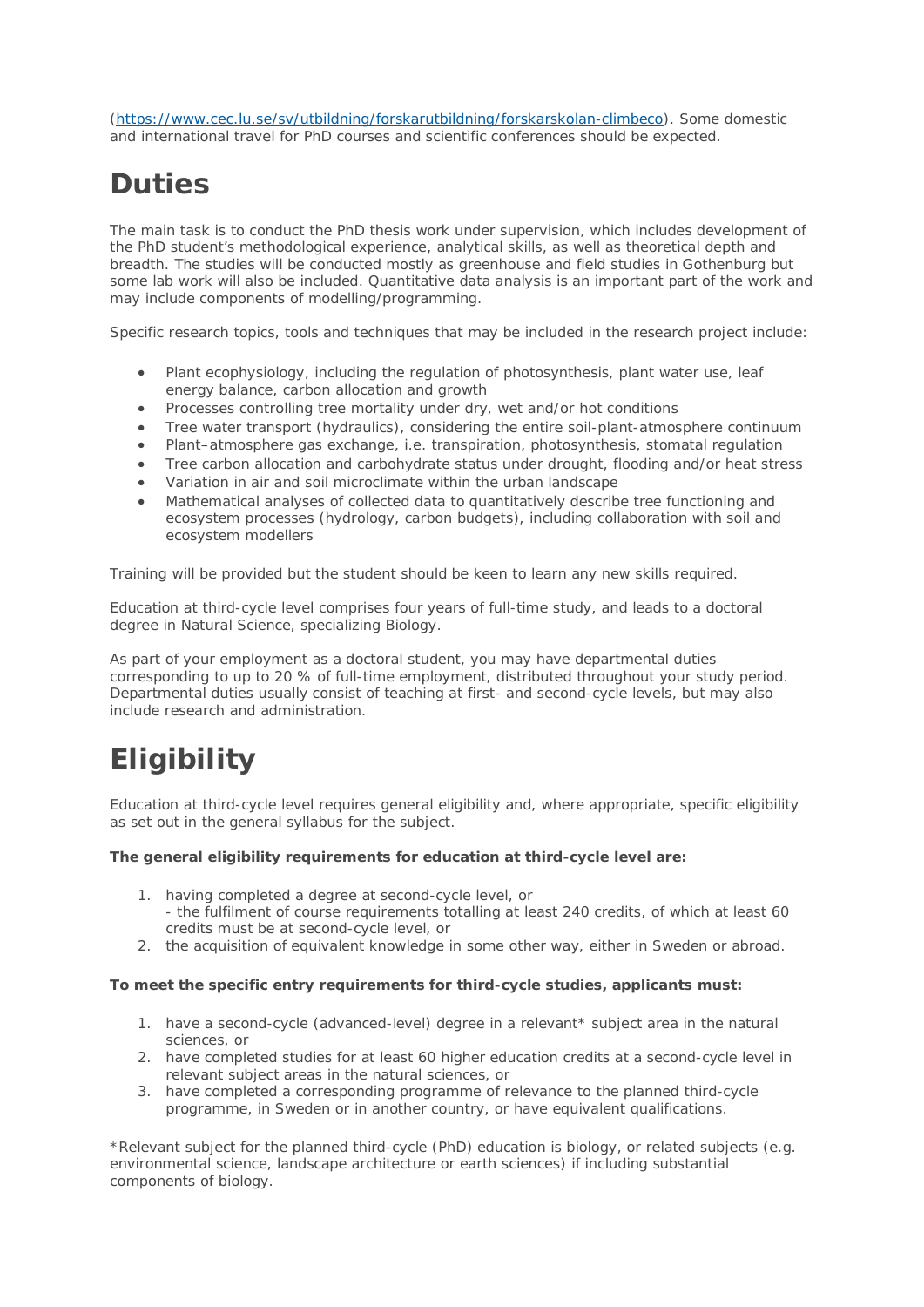### **Assessment criteria**

The selection of applicants who meet the basic and specific eligibility requirements will be based on the ability to assimilate the education at third-cycle level.

We are seeking a motivated person for PhD studies in biology with emphasis on plant ecophysiology.

The assessment of candidates will be based on the following essential and advantageous attributes:

#### **Essential attributes:**

- Knowledge in plant biology, including ecophysiology, ecology, physiology, or equivalent
- Analytical skills
- Creative thinking
- Excellent communication skills in English, both written and spoken, are necessary since we work in an international environment.
- Ability to work well alone and as a part of a group; cooperative
- Willingness to carry out extensive greenhouse and field measurement campaigns
- A driving license is necessary for the field work conducted within the project

#### **Advantageous attributes:**

- Knowledge in plant ecophysiology (physiological ecology or functional ecology)
- Experience of using ecophysiological methods
- Experience of conducting measurement campaigns to monitor abiotic factors and/or measure instantaneous plant responses
- Experience of greenhouse and/or field work
- Experience with quantitative data analysis and statistics
- Experience of working in a team
- Experience of scientific publication
- Basic knowledge of urban climatology
- Willingness to teach undergraduate students at the host department

### **Employment**

Once you have been admitted for education at third-cycle level, you will be employed as a doctoral student at the University of Gothenburg.

The provisions for employment as a doctoral student can be found in ordinance SFS 1993:100.

Initial employment as a doctoral student may apply for a maximum of one year, and may be renewed by a maximum of two years at a time.

A doctoral student may be employed as a doctoral student for a maximum of eight years, but the total period of employment may not be longer than the equivalent of full-time education at thirdcycle level for four years.

Location: Department of Biological and Environmental Sciences. Extent: 100%. First day of employment: 2022-06-13 or upon agreement

The University applies a local agreement on salaries for doctoral students.

#### **The application should preferably be written in English and must include:**

- A short cover letter with the applicant's justification for the application, i.e., that describes how the applicant meets the selection criteria
- An attested list of qualifications (CV)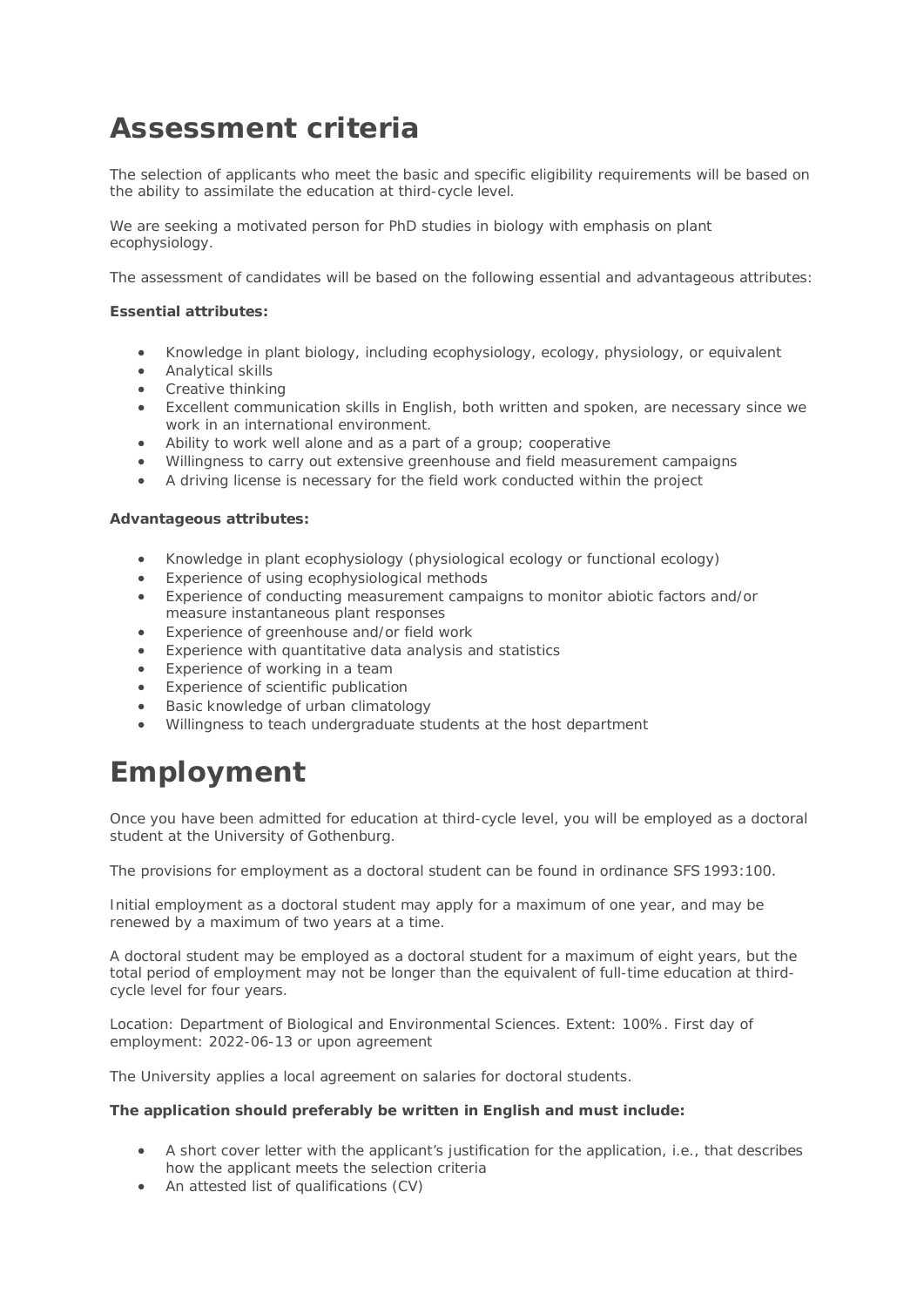- Examination certificates and a transcript of courses with grades
- A copy of the Master thesis (or equivalent)
- Employments certificates and other documents deemed important by the applicant

The top ranked candidates will be selected for an interview, which might be held in English and could also be performed by Zoom.

### **Contact information**

#### **For further information please contact**

Dr. Lasse Tarvainen - main supervisor of the project Email: [lasse.tarvainen@bioenv.gu.se](mailto:lasse.tarvainen@bioenv.gu.se)

Webpage:

Department webpage: <https://www.gu.se/en/biological-environmental-sciences>

Group webpage: [https://www.gu.se/en/biological-environmental-sciences/our-research/plant](https://www.gu.se/en/biological-environmental-sciences/our-research/plant-ecology-physiology-environmental-science)[ecology-physiology-environmental-science](https://www.gu.se/en/biological-environmental-sciences/our-research/plant-ecology-physiology-environmental-science)

Publications: [https://scholar.google.se/citations?hl=sv&user=k\\_CqBCoAAAAJ](https://scholar.google.se/citations?hl=sv&user=k_CqBCoAAAAJ)

Åsa Arrhenius, Head of Department Phone: 031-786 26 25 Email: [asa.arrhenius@bioenv.gu.se](mailto:asa.arrhenius@bioenv.gu.se) 

### **Unions**

Union representatives at the University of Gothenburg can be found here: <https://www.gu.se/om-universitetet/jobba-hos-oss/hjalp-for-sokande>

# **Application**

You can apply to be admitted for education at third-cycle level via the University of Gothenburg's recruitment portal.

It is your responsibility to ensure that the application is complete as per the vacancy notice, and that the University receives it by the final application deadline.

**Applications must be received by: 2022-05-02.**

### **Information for International Applicants**

Choosing a career in a foreign country is a big step. Thus, to give you a general idea of what we and Gothenburg have to offer in terms of benefits and life in general for you and your family/spouse/partner please visit:

<https://www.gu.se/en/about-the-university/welcome-services> <https://www.movetogothenburg.com/>

The University works actively to achieve a working environment with equal conditions, and values the qualities that diversity brings to its operations.

Salaries are set individually at the University.